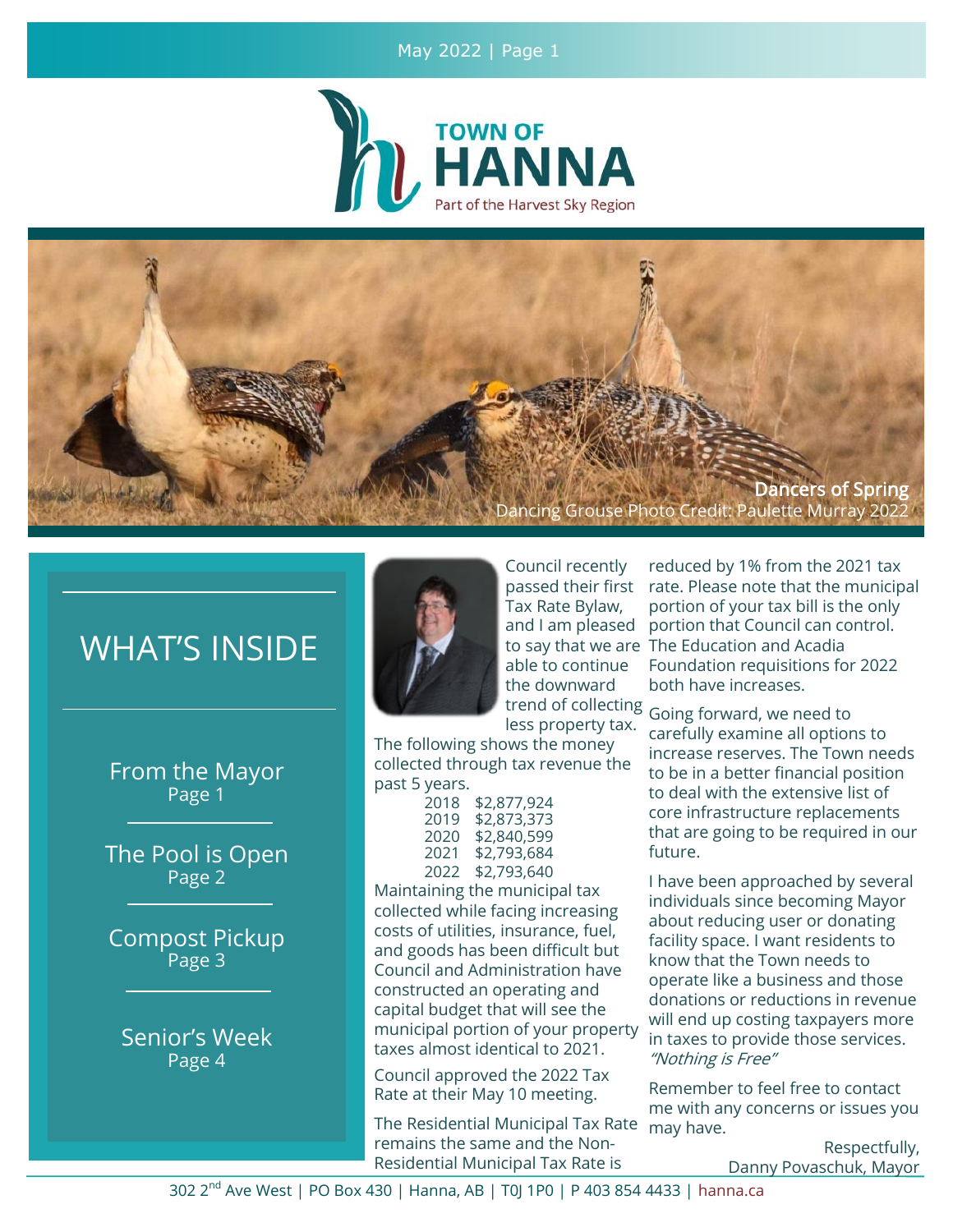### May 2022 | Page 2

# Spend the Summer at the Pool

|            | <b>Monday</b>                                                                                          | Tuesdav                                                                        | Wednesday                                                                   | <b>Thursdav</b>                                                             | Friday                                                                      | <b>Saturday</b>                                             | Sunday                                                      |
|------------|--------------------------------------------------------------------------------------------------------|--------------------------------------------------------------------------------|-----------------------------------------------------------------------------|-----------------------------------------------------------------------------|-----------------------------------------------------------------------------|-------------------------------------------------------------|-------------------------------------------------------------|
| 7:00 a.m.  | <b>Lane Swim</b><br>Dive Tank (Adult)                                                                  | <b>Lane Swim</b><br>Dive Tank (Adult)                                          | <b>Lane Swim</b><br>Dive Tank (Adult)                                       | <b>Lane Swim</b><br>Dive Tank (Adult)                                       | <b>Lane Swim</b><br>Dive Tank (Adult)                                       | <b>Toonie</b><br>Saturday!                                  |                                                             |
| 8:30a.m.   | Leisure Pool (Closed)                                                                                  | Leisure Pool (Closed)                                                          | Leisure Pool (Closed)                                                       | Leisure Pool (Closed)                                                       | Leisure Pool (Closed)                                                       | \$2 Admission<br>for ALL Patrons                            |                                                             |
|            | <b>School</b><br>only)                                                                                 | (All School<br>(A  )<br>Pools for School use   Pools for School use  <br>only) | <b>School</b><br>(A  )<br>Pools for School use<br>only)                     | <b>School</b><br>(All Pools for School)<br>use only)                        | <b>School</b><br>(A  <br>Pools for School use<br>only)                      |                                                             |                                                             |
| 12:00 p.m. | <b>Lane Swim</b><br>Dive Tank (Adult)<br>Leisure Pool (Parent &<br>Tot)                                | <b>Lane Swim</b><br>Dive Tank (Adult)                                          | <b>Lane Swim</b><br>Dive Tank (Adult)                                       | <b>Lane Swim</b><br>Dive Tank (Adult)                                       | <b>Lane Swim</b><br>Dive Tank (Adult)                                       | <b>Bookings &amp;</b><br><b>Pool Clean Up</b><br>10:00-1:00 | <b>Bookings &amp;</b><br><b>Pool Clean Up</b><br>10:00-1:00 |
|            | <b>Senior Aquatic</b><br>Therapy                                                                       | Leisure Pool (Parent &<br>Tot)                                                 | Leisure Pool (Parent &<br>Tot)                                              | Leisure Pool (Parent &<br>Tot)                                              | Leisure Pool (Parent &<br>Tot)                                              |                                                             |                                                             |
| 1:00 p.m.  | School<br>(A  <br>Pools for School use<br>only)                                                        | <b>School</b><br>(All Pools for School<br>use only)                            | School<br>Pools for School use<br>only)                                     | (All School<br>Pools for School use<br>only)                                | (All School<br>(AII)<br>Pools for School use<br>only)                       | <b>Public Swim</b>                                          | <b>Public Swim</b>                                          |
| 3:00 p.m.  | <b>Public Swim</b>                                                                                     | <b>Public Swim</b>                                                             | <b>Public Swim</b>                                                          | <b>Public Swim</b>                                                          | <b>Public Swim</b>                                                          |                                                             | <b>Free Family</b><br>Swim 3-5 p.m.                         |
| 5:00 p.m.  | <b>Swim Club</b>                                                                                       | <b>Swim Club</b>                                                               | <b>Swim Club</b>                                                            | <b>Swim Club</b>                                                            | <b>Swim Club</b>                                                            | <b>Lane Swim</b><br>Dive Tank (Adult)                       | <b>Lane Swim</b><br>Dive Tank (Adult)                       |
| 6:00 p.m.  | Dive Tank (Closed for<br>Private Lessons)<br>Leisure Pool (Parent &<br>Tot)                            | Dive Tank (Closed for<br>Private Lessons)<br>Leisure Pool (Parent &<br>Tot)    | Dive Tank (Closed for<br>Private Lessons)<br>Leisure Pool (Parent &<br>Tot) | Dive Tank (Closed for<br>Private Lessons)<br>Leisure Pool (Parent &<br>Tot) | Dive Tank (Closed for<br>Private Lessons)<br>Leisure Pool (Parent &<br>Tot) | Leisure Pool (Parent<br>& Tot)                              | Leisure Pool (Parent<br>& Tot)                              |
| 7:00 p.m.  | <b>Public Swim</b><br>7-8pm Dive Tank                                                                  | <b>Public Swim</b><br><b>7-8pm Dive Tank</b>                                   | <b>Public Swim</b><br>7-8pm Dive Tank                                       | <b>Public Swim</b><br>7-8pm Dive Tank                                       | <b>Public Swim</b><br>7-8pm Dive Tank                                       | <b>Public Swim</b>                                          | <b>Public Swim</b>                                          |
| 8:00 p.m.  | Deep Water Aguafit Deep Water Aguafit Deep Water Aguafit Deep Water Aguafit Deep Water Aguafit<br>only | only                                                                           | only                                                                        | only                                                                        | only                                                                        |                                                             |                                                             |
|            |                                                                                                        |                                                                                |                                                                             |                                                                             |                                                                             | <b>Bookings &amp;</b><br><b>Special Events</b>              | <b>Bookings &amp;</b><br><b>Special Events</b>              |



|   |                         | <b>Monday</b>                                                                              | Tuesdav                                                                                    | Wednesdav                                                                                  | <b>Thursdav</b>                                                                     | <b>Fridav</b>                                                                       | <b>Saturday</b>                                                                     | <b>Sunday</b>                                                                       |
|---|-------------------------|--------------------------------------------------------------------------------------------|--------------------------------------------------------------------------------------------|--------------------------------------------------------------------------------------------|-------------------------------------------------------------------------------------|-------------------------------------------------------------------------------------|-------------------------------------------------------------------------------------|-------------------------------------------------------------------------------------|
|   | 7:00 a.m.               | <b>Lane Swim</b><br><b>Dive Tank (Adult)</b>                                               | <b>Lane Swim</b><br>Dive Tank (Adult)                                                      | <b>Lane Swim</b><br>Dive Tank (Adult)                                                      | <b>Lane Swim</b><br>Dive Tank (Adult)                                               | <b>Lane Swim</b><br>Dive Tank (Adult)                                               | <b>Foonie Saturday!</b>                                                             |                                                                                     |
|   | 8:30 a.m.               | <b>Leisure Pool &amp;</b><br><b>Water Slide Closed</b>                                     | <b>Leisure Pool &amp;</b><br><b>Water Slide Closed</b>                                     | <b>Leisure Pool &amp;</b><br><b>Water Slide Closed</b>                                     | <b>Leisure Pool &amp;</b><br><b>Water Slide Closed</b>                              | <b>Leisure Pool &amp;</b><br><b>Water Slide Closed</b>                              | <b>\$2 Admission</b><br>for ALL Patrons                                             |                                                                                     |
|   | 8:45 a.m.               | <b>Lessons</b><br>(All Pools for<br>Lesson use only)                                       | <b>Lessons</b><br>(All Pools for<br>Lesson use only)                                       | <b>Lessons</b><br>(All Pools for<br>Lesson use only)                                       | <b>Lessons</b><br>(All Pools for<br>Lesson use only)                                | <b>Lessons</b><br>(All Pools for<br>Lesson use only)                                | <b>Bookings &amp;</b>                                                               |                                                                                     |
|   | 12:00 p.m.<br>1:00 p.m. | <b>Lane Swim</b><br>Dive Tank (Adult)<br><b>Leisure Pool/Water</b><br>Slide (Parent & Tot) | <b>Lane Swim</b><br>Dive Tank (Adult)<br><b>Leisure Pool/Water</b><br>Slide (Parent & Tot) | <b>Lane Swim</b><br>Dive Tank (Adult)<br><b>Leisure Pool/Water</b><br>Slide (Parent & Tot) | <b>Lane Swim</b><br>Dive Tank (Adult)<br>Leisure Pool/Water<br>Slide (Parent & Tot) | <b>Lane Swim</b><br>Dive Tank (Adult)<br>Leisure Pool/Water<br>Slide (Parent & Tot) | <b>Pool Clean Up</b><br>10:00-1:00                                                  |                                                                                     |
|   |                         | <b>Public Swim</b>                                                                         | <b>Public Swim</b>                                                                         | <b>Public Swim</b>                                                                         | <b>Public Swim</b>                                                                  | <b>Public Swim</b>                                                                  | <b>Public Swim</b>                                                                  | <b>Public Swim</b><br><b>Free Family</b>                                            |
| 4 |                         |                                                                                            |                                                                                            |                                                                                            |                                                                                     |                                                                                     |                                                                                     | <b>Swim 3-4:45</b>                                                                  |
|   | 5:00 p.m.<br>6:00 p.m.  | <b>Swim Club</b><br><b>Leisure Pool/Water</b>                                              | <b>Swim Club</b><br><b>Leisure Pool/Water</b>                                              | <b>Swim Club</b><br>Leisure Pool/Water                                                     | <b>Swim Club</b><br>Leisure Pool/Water                                              | <b>Swim Club</b><br>Leisure Pool/Water                                              | <b>Lane Swim</b><br>Dive Tank (Adult)<br>Leisure Pool/Water<br>Slide (Parent & Tot) | <b>Lane Swim</b><br>Dive Tank (Adult)<br>Leisure Pool/Water<br>Slide (Parent & Tot) |
|   |                         | Slide (Parent & Tot)                                                                       | Slide (Parent & Tot)                                                                       | Slide (Parent & Tot)                                                                       | Slide (Parent & Tot)                                                                | Slide (Parent & Tot)                                                                |                                                                                     |                                                                                     |
|   | 7:00 p.m.<br>8:00 p.m.  | <b>Public Swim</b><br>8-9pm Dive Tank<br><b>Deep Water</b><br><b>Agaufit Only</b>          | <b>Public Swim</b><br>8-9pm Dive Tank<br><b>Deep Water</b><br><b>Agaufit Only</b>          | <b>Public Swim</b><br>8-9pm Dive Tank<br><b>Deep Water</b><br><b>Agaufit Only</b>          | <b>Public Swim</b><br>8-9pm Dive Tank<br><b>Deep Water</b><br><b>Agaufit Only</b>   | <b>Public Swim</b>                                                                  | <b>Public Swim</b>                                                                  | <b>Public Swim</b>                                                                  |
|   | 9:00 p.m.               |                                                                                            |                                                                                            |                                                                                            |                                                                                     |                                                                                     | <b>Bookings &amp;</b><br><b>Special Events</b>                                      | <b>Bookings &amp;</b><br><b>Special Events</b>                                      |

Clip & Save Pool Schedule July 4 to Aug 1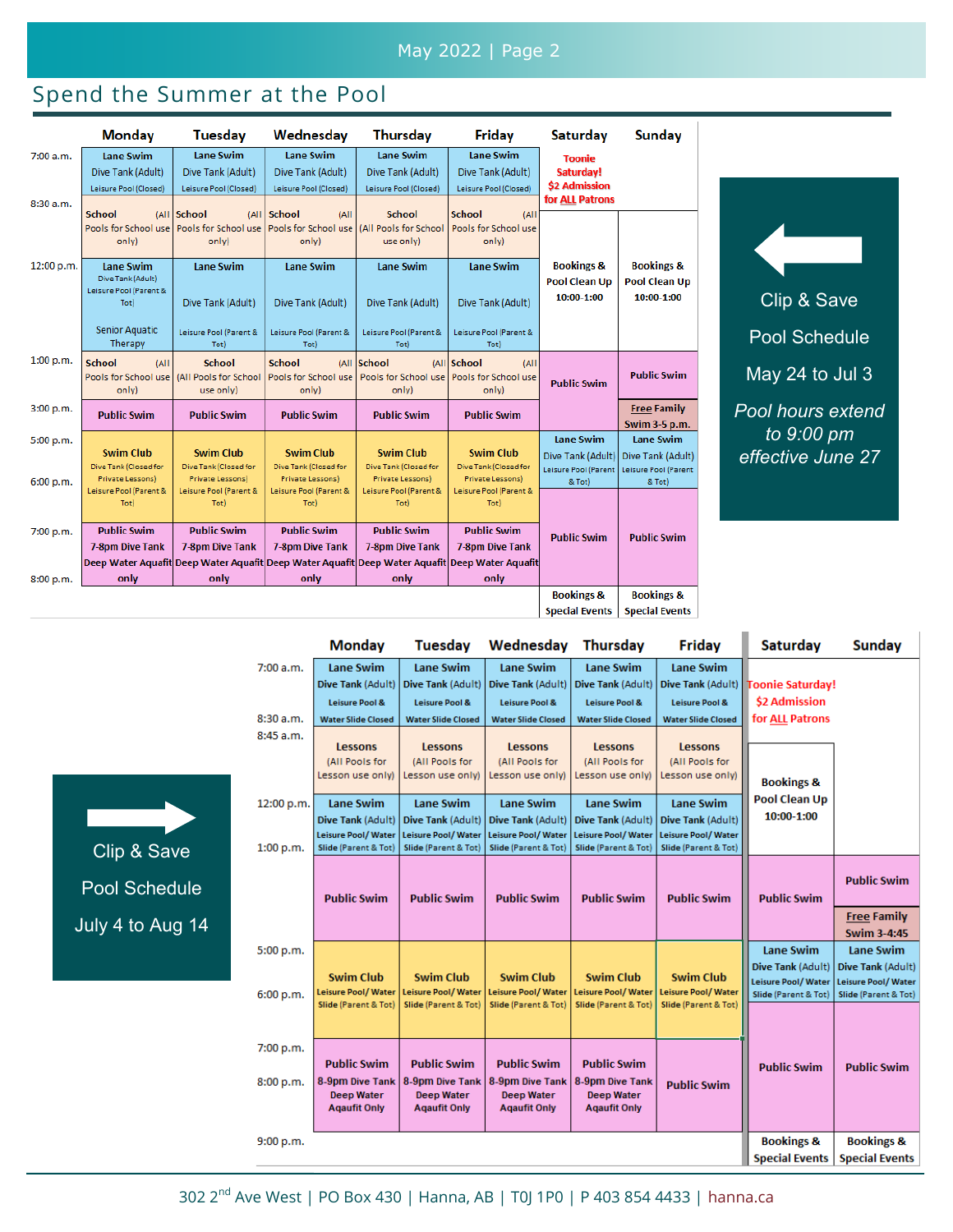# Spring Compost Pickup

#### Tues. May 24, 2022 Beginning at 7:00 am

Town of Hanna provides collection of leaves and garden refuse twice a year. Only yard waste that has been collected into clear plastic or certified compostable bags will be picked up. Residents may put out an unlimited number of compost filled bags by 7:00 am in the same location as garbage collection.

#### Items in approved bags that will be removed include:

- Grass clippings
- Leaves, flowers, weeds, plants
- Sod & soil
- Weigh less than 50lbs & in clear or certified compostable bags.





# Another Epic Summer

Do you need summer activities for your school age children? Epic Adventures is a theme based day camp for children ages 5-12.

Each week is a fun theme and filled with games, food, music, swimming, trips and special events.

Sydney McMillin is this years' Program Manager. This is Sydney's third summer working for the Town of Hanna. Sydney is in post-secondary student working towards her degree in elementary education. She brings leadership, a wealth of



resources, and a love of children that will make this summer 'Epic' once again!

All leaders working with the children are trained in High Five® 'Principles of Healthy Child Development' and Standard First Aid.

#### Other items that will be removed include:

- Branches & twigs bundles and piled beside the trash cans
- Branches & twigs too small to be bundled but bagged separately in approved bags.

#### Items that are NOT accepted in the compost program will not be removed and include:

- Hazardous waste see Recycling Roundup
- Mattresses
- Railroad ties, construction or demo materials
- Auto parts, tires, engines, batteries, etc.
- **Plastics**
- Animal waste & pet litter
- Rocks & Stones
- Kitchen food scraps

IMPORTANT: Colored bags are considered household garbage and limited to the usual three bag quota.

#### Fridge or Freezer Removal:

- 1. Register and pay for pickup at the Town Office. There is a \$30 fee for the removal of freon.
- 2. Set the appliance beside your garbage.

Payment plans can be arranged and financial assistance may be available through the Hanna Community Youth Fund. Application forms can be found online at hanna.ca/forms. Children must be preregistered to attend. Registration forms will be available at the Town Office, Centennial Place or hanna.ca/youth

Payments accepted include cash, cheque, debit or credit (fees apply).

**Congratulations** 

2022 Graduates of J.C. Charyk School

May your graduation from school be the beginning of a bright future for you. Best wishes for your career ahead.

Articles have been edited for space. More information can be found at hanna.ca/news